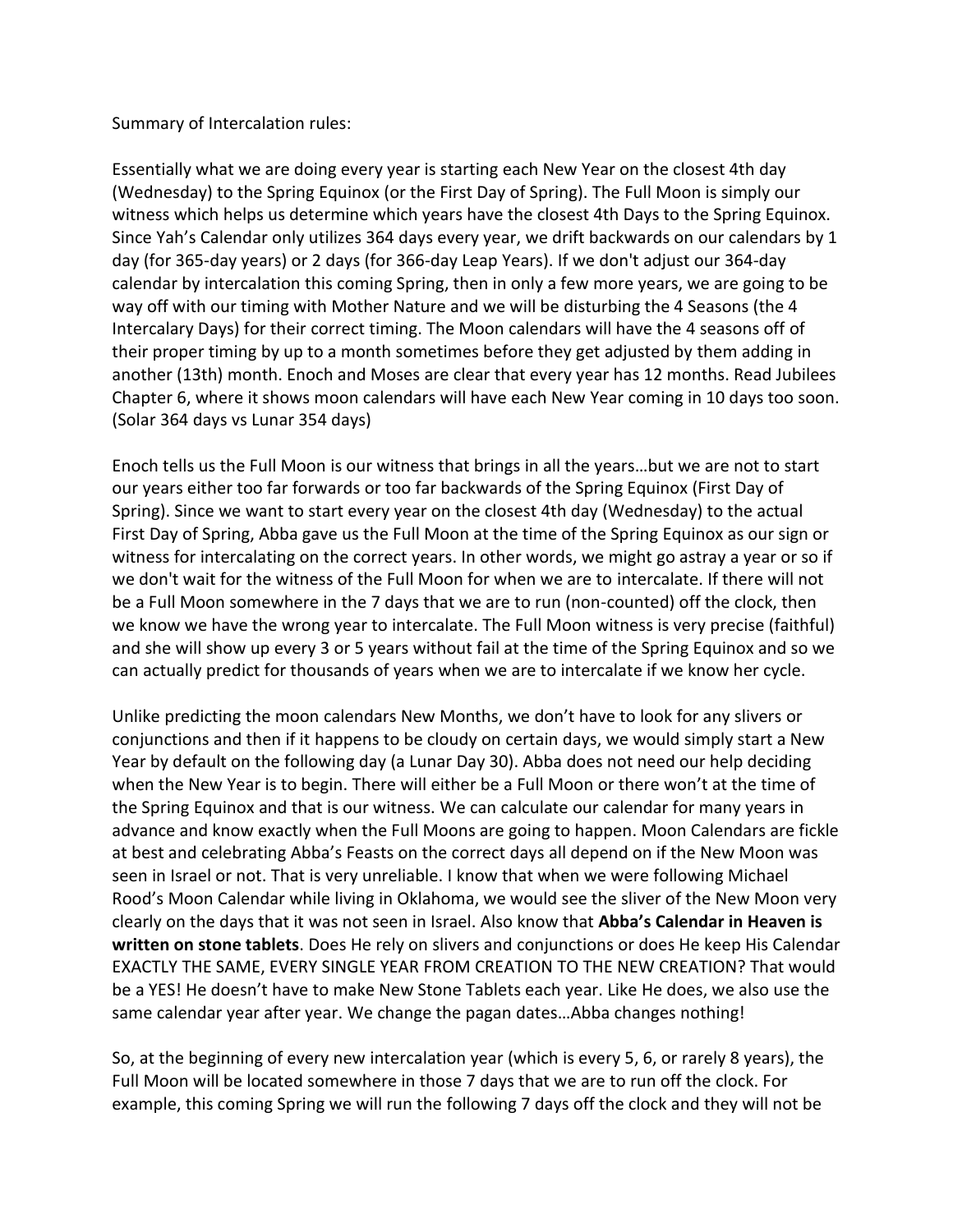included in the 364 days: March 16, 17, **18**, 19, 20, 21, 22 and then we begin our New Year on Wednesday, March 23, 2022. The Full moon will be on March **18 as our witness that we have the correct year**.

At the **BEGINNING** of each new intercalation cycle, we will start our New Year about 3 days **AFTER** the Spring Equinox (March 20) has already occurred, like it will be on March 23, 2022 of this coming year, after we adjust. **(The pagan Gregorian is not an accurate calendar and the New Year does not start on January 1.)** Then, when this upcoming 5 or 6-year cycle is toward its **END**, we will once again be starting the new year about 3 days **BEFORE** the Spring Equinox occurs and it will again be time for another intercalation. (For example, this current 364-day year, we started the New Year on **March 17**, 2021, which was **3 days BEFORE Spring** (**March 20**). **It was the closest (4 thDay) Wednesday to Spring, but after we intercalate on March 23, 2022, we will be starting our New Year 3 days AFTER Spring. It will also be the closest 4th Day to the Spring Equinox.**

Notice in our calendar pdf that if we don't intercalate this coming Spring, we would be starting our New Year on March 16th. That would be **4 days away, and BEFORE the actual Spring Equinox, which will occur on March 20th.** So, when we intercalate this next Spring, **we will still be starting our New Year on the closest 4th Day Wednesday to the Spring Equinox, but it will be AFTER the Equinox has already occurred, and it will only be 3 days away from the Equinox of March 20. In other words, (the 3 days away) on Wednesday, March 23 (after intercalation of 7 days) will be one day CLOSER to the Vernal Equinox of March 20 (First Day of Spring) than the (4 days away) on Wednesday, March 16. The Full Moon on March 18 will simply be our witness to show us that we have the correct year to jump from one Wednesday over the Spring Equinox to the next Wednesday, for the start of the New Year.** We can also employ sundials as a great confirmation tool for using as another witness that will show the exact day of the Equinox.

So, to repeat for clarity, by intercalating this coming Spring, we will still be starting on the closest 4th Day Wednesday to the Spring Equinox (only 3 days away). Enoch tells us not to go too far forwards or too far backwards and we have the **Full Moon** as our witness to give us complete confidence that we have the correct year to intercalate.

Notice in our calendar pdf charts that each of the next few years from now, going forward, we will be getting closer to the Equinox year by year for the start of each New Year  $(3,2,1)$  and then for 1 year  $(0)$ , we will actually start that year on the Equinox (First Day of Spring). Then the next couple of years after that we will drift away in the opposite direction again until Miss Moon shows up and tells us to jump back over to the other side of the Equinox again. So, we truly are always starting every New Year on the Closest 4th Day Wednesday to the First Day of Spring. We are never more than 4 days away and that only occurs about one time per century when we need an 8-year correction cycle.